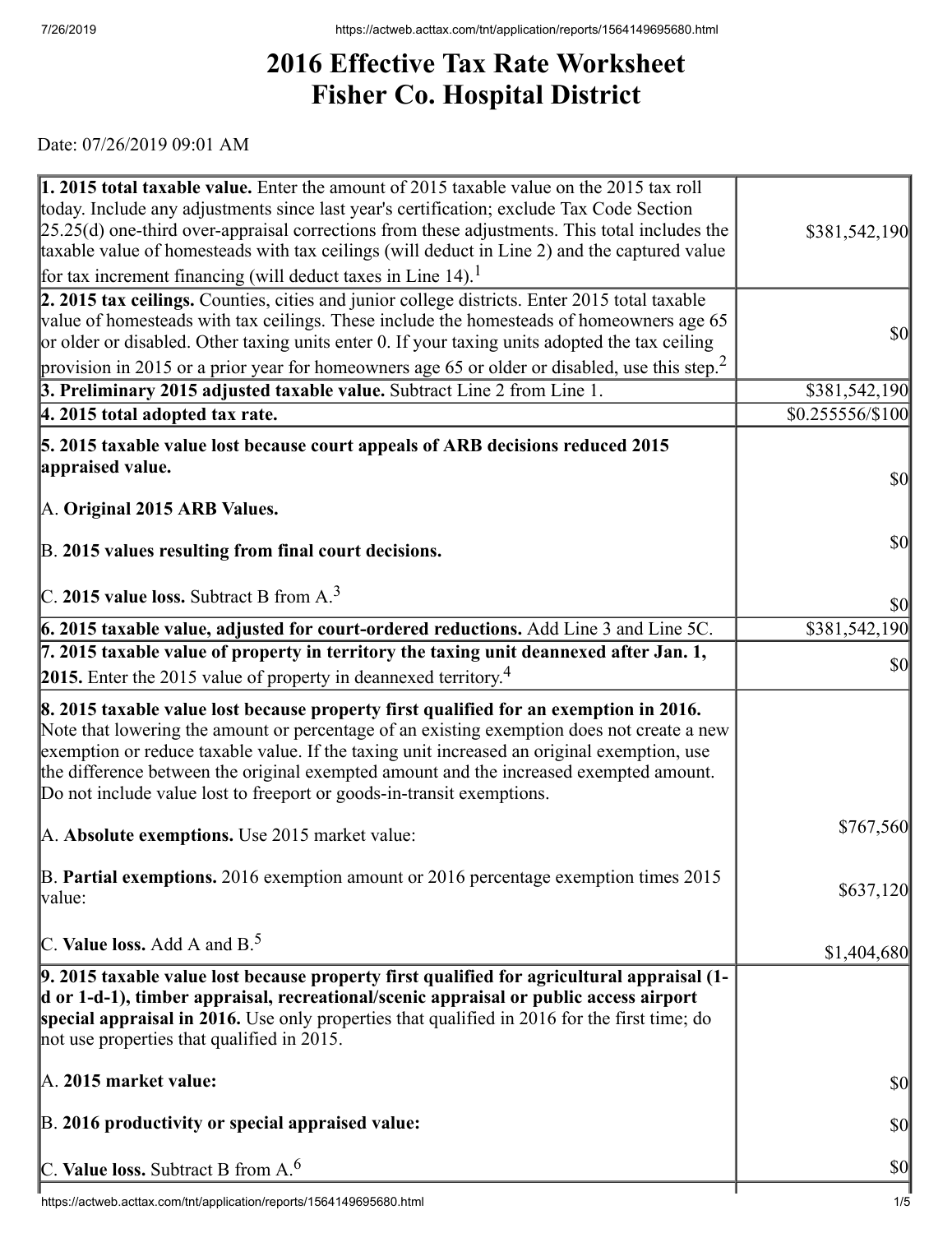7/26/2019 https://actweb.acttax.com/tnt/application/reports/1564149695680.html

| <b>10. Total adjustments for lost value.</b> Add lines 7, 8C and 9C.                                                                                                                                                                                                                                                                                                                                                                                                                                                                                                                                                                                                                                                     | \$1,404,680   |
|--------------------------------------------------------------------------------------------------------------------------------------------------------------------------------------------------------------------------------------------------------------------------------------------------------------------------------------------------------------------------------------------------------------------------------------------------------------------------------------------------------------------------------------------------------------------------------------------------------------------------------------------------------------------------------------------------------------------------|---------------|
| 11. 2015 adjusted taxable value. Subtract Line 10 from Line 6.                                                                                                                                                                                                                                                                                                                                                                                                                                                                                                                                                                                                                                                           | \$380,137,510 |
| 12. Adjusted 2015 taxes. Multiply Line 4 by line 11 and divide by \$100.                                                                                                                                                                                                                                                                                                                                                                                                                                                                                                                                                                                                                                                 | \$971,464     |
| 13. Taxes refunded for years preceding tax year 2015. Enter the amount of taxes refunded<br>by the taxing unit for tax years preceding tax year 2015. Types of refunds include court<br>decisions, Tax Code Section 25.25(b) and (c) corrections and Tax Code Section 31.11<br>payment errors. Do not include refunds for tax year 2015. This line applies only to tax years<br>preceding tax year $2015.7$                                                                                                                                                                                                                                                                                                              | $ 10\rangle$  |
| 14. Taxes in tax increment financing (TIF) for tax year 2015. Enter the amount of taxes<br>paid into the tax increment fund for a reinvestment zone as agreed by the taxing unit. If the<br>taxing unit has no 2016 captured appraised value in Line 16D, enter $0.8$                                                                                                                                                                                                                                                                                                                                                                                                                                                    | $ 10\rangle$  |
| 15. Adjusted 2015 taxes with refunds and TIF adjustment. Add Lines 12 and 13, subtract                                                                                                                                                                                                                                                                                                                                                                                                                                                                                                                                                                                                                                   |               |
| Line $14.9$                                                                                                                                                                                                                                                                                                                                                                                                                                                                                                                                                                                                                                                                                                              | \$971,464     |
| 16. Total 2016 taxable value on the 2016 certified appraisal roll today. This value<br>includes only certified values and includes the total taxable value of homesteads with tax<br>ceilings (will deduct in Line 18). These homesteads include homeowners age 65 or older or<br>disabled. $10$                                                                                                                                                                                                                                                                                                                                                                                                                         |               |
| A. Certified values:                                                                                                                                                                                                                                                                                                                                                                                                                                                                                                                                                                                                                                                                                                     | \$352,296,340 |
| B. Counties: Include railroad rolling stock values certified by the Comptroller's office:                                                                                                                                                                                                                                                                                                                                                                                                                                                                                                                                                                                                                                | $ 10\rangle$  |
| $\mathbb C$ . Pollution control exemption: Deduct the value of property exempted for the current tax<br>year for the first time as pollution control property:                                                                                                                                                                                                                                                                                                                                                                                                                                                                                                                                                           | $ 10\rangle$  |
| $\mathbf D$ . Tax increment financing: Deduct the 2016 captured appraised value of property taxable<br>by a taxing unit in a tax increment financing zone for which the 2016 taxes will be deposited<br>into the tax increment fund. Do not include any new property value that will be included in<br>Line 21 below. <sup>11</sup>                                                                                                                                                                                                                                                                                                                                                                                      | $ 10\rangle$  |
| E. Total 2016 value. Add A and B, then subtract C and D.                                                                                                                                                                                                                                                                                                                                                                                                                                                                                                                                                                                                                                                                 | \$352,296,340 |
| $\vert$ 17. Total value of properties under protest or not included on certified appraisal roll. <sup>12</sup>                                                                                                                                                                                                                                                                                                                                                                                                                                                                                                                                                                                                           |               |
| A. 2016 taxable value of properties under protest. The chief appraiser certifies a list of<br>properties still under ARB protest. The list shows the appraisal district's value and the<br>taxpayer's claimed value, if any, or an estimate of the value if the taxpayer wins. For each of<br>the properties under protest, use the lowest of these values. Enter the total value. <sup>13</sup>                                                                                                                                                                                                                                                                                                                         | $ 10\rangle$  |
| B. 2016 value of properties not under protest or included on certified appraisal roll.<br>The chief appraiser gives taxing units a list of those taxable properties that the chief<br>appraiser knows about, but are not included in the appraisal roll certification. These<br>properties also are not on the list of properties that are still under protest. On this list of<br>properties, the chief appraiser includes the market value, appraised value and exemptions for<br>the preceding year and a reasonable estimate of the market value, appraised value and<br>exemptions for the current year. Use the lower market, appraised or taxable value (as<br>appropriate). Enter the total value. <sup>14</sup> | \$0           |
| C. Total value under protest or not certified: Add A and B.                                                                                                                                                                                                                                                                                                                                                                                                                                                                                                                                                                                                                                                              |               |
|                                                                                                                                                                                                                                                                                                                                                                                                                                                                                                                                                                                                                                                                                                                          |               |
| https://actweb.acttax.com/tnt/application/reports/1564149695680.html                                                                                                                                                                                                                                                                                                                                                                                                                                                                                                                                                                                                                                                     | 2/5           |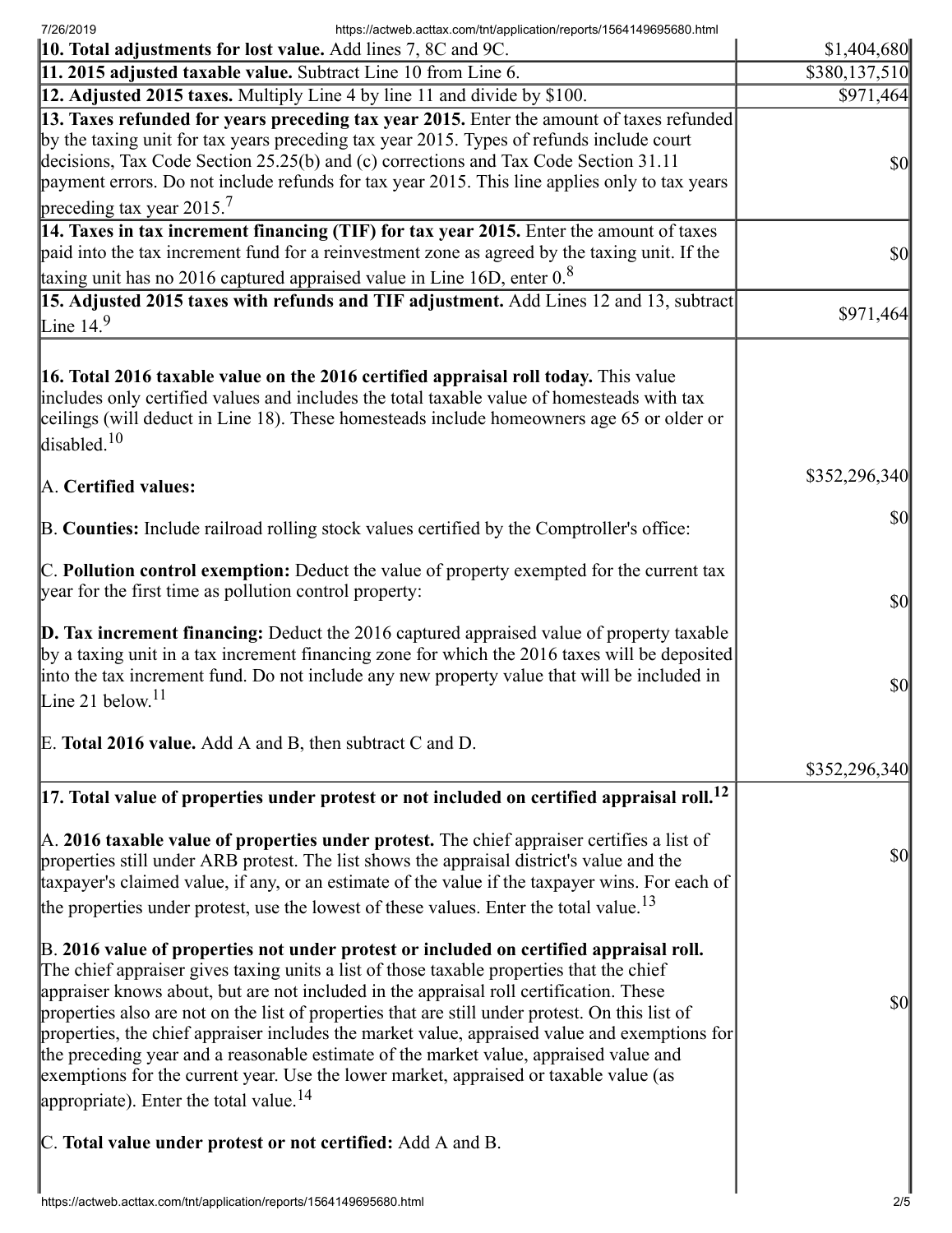|                                                                                                                                                                                                                                                                                                                                                                                                                                                                                                                                                                                                                                              | <b>\$0</b>       |
|----------------------------------------------------------------------------------------------------------------------------------------------------------------------------------------------------------------------------------------------------------------------------------------------------------------------------------------------------------------------------------------------------------------------------------------------------------------------------------------------------------------------------------------------------------------------------------------------------------------------------------------------|------------------|
| 18. 2016 tax ceilings. Counties, cities and junior colleges enter 2016 total taxable value of<br>homesteads with tax ceilings. These include the homesteads of homeowners age 65 or older<br>or disabled. Other taxing units enter 0. If your taxing units adopted the tax ceiling provision<br>in 2015 or a prior year for homeowners age 65 or older or disabled, use this step. <sup>15</sup>                                                                                                                                                                                                                                             | <b>\$0</b>       |
| 19. 2016 total taxable value. Add Lines 16E and 17C. Subtract Line 18.                                                                                                                                                                                                                                                                                                                                                                                                                                                                                                                                                                       | \$352,296,340    |
| 20. Total 2016 taxable value of properties in territory annexed after Jan. 1, 2015.<br>Include both real and personal property. Enter the 2016 value of property in territory<br>$\lvert$ annexed. <sup>16</sup>                                                                                                                                                                                                                                                                                                                                                                                                                             | <b>\$0</b>       |
| 21. Total 2016 taxable value of new improvements and new personal property located<br>in new improvements. New means the item was not on the appraisal roll in 2015. An<br>improvement is a building, structure, fixture or fence erected on or affixed to land. New<br>additions to existing improvements may be included if the appraised value can be<br>determined. New personal property in a new improvement must have been brought into the<br>taxing unit after Jan. 1, 2015, and be located in a new improvement. New improvements do<br>include property on which a tax abatement agreement has expired for $2016$ . <sup>17</sup> | \$5,591,030      |
| 22. Total adjustments to the 2016 taxable value. Add Lines 20 and 21.                                                                                                                                                                                                                                                                                                                                                                                                                                                                                                                                                                        | \$5,591,030      |
| 23. 2016 adjusted taxable value. Subtract Line 22 from Line 19.                                                                                                                                                                                                                                                                                                                                                                                                                                                                                                                                                                              | \$346,705,310    |
| <b>24. 2016 effective tax rate.</b> Divide Line 15 by Line 23 and multiply by $$100.18$                                                                                                                                                                                                                                                                                                                                                                                                                                                                                                                                                      | \$0.280198/\$100 |
| <b>25. COUNTIES ONLY.</b> Add together the effective tax rates for each type of tax the county<br>levies. The total is the 2016 county effective tax rate. <sup>1</sup>                                                                                                                                                                                                                                                                                                                                                                                                                                                                      |                  |

A county, city or hospital district that adopted the additional sales tax in November 2015 or in May 2016 must adjust its effective tax rate. The Additional Sales Tax Rate Worksheet sets out this adjustment. Do not forget to complete the Additional Sales Tax Rate Worksheet if the taxing unit adopted the additional sales tax on these dates.

<sup>1</sup>Tex. Tax Code Section  $26.012(14)$ <sup>2</sup>Tex. Tax Code Section  $26.012(14)$  $3$ Tex. Tax Code Section 26.012(13)  $4$ Tex. Tax Code Section 26.012(15)  $5$ Tex. Tax Code Section 26.012(15)  ${}^{6}$ Tex. Tax Code Section 26.012(15)  $7$ Tex. Tax Code Section 26.012(13)  ${}^{8}$ Tex. Tax Code Section 26.03(c)  $^{9}$ Tex. Tax Code Section 26.012(13)  $10$ Tex. Tax Code Section 26.012(15)  $11$ Tex. Tax Code Section 26.03(c) <sup>12</sup>Tex. Tax Code Section  $26.01(c)$ <sup>13</sup>Tex. Tax Code Section 26.04 and 26.041 <sup>14</sup>Tex. Tax Code Section 26.04 and 26.041  $15$ Tex. Tax Code Section 26.012(6)  $16$ Tex. Tax Code Section 26.012(17) <sup>17</sup>Tex. Tax Code Section  $26.012(17)$  $18$ Tex. Tax Code Section 26.04(c)  $19$ Tex. Tax Code Section 26.04(d)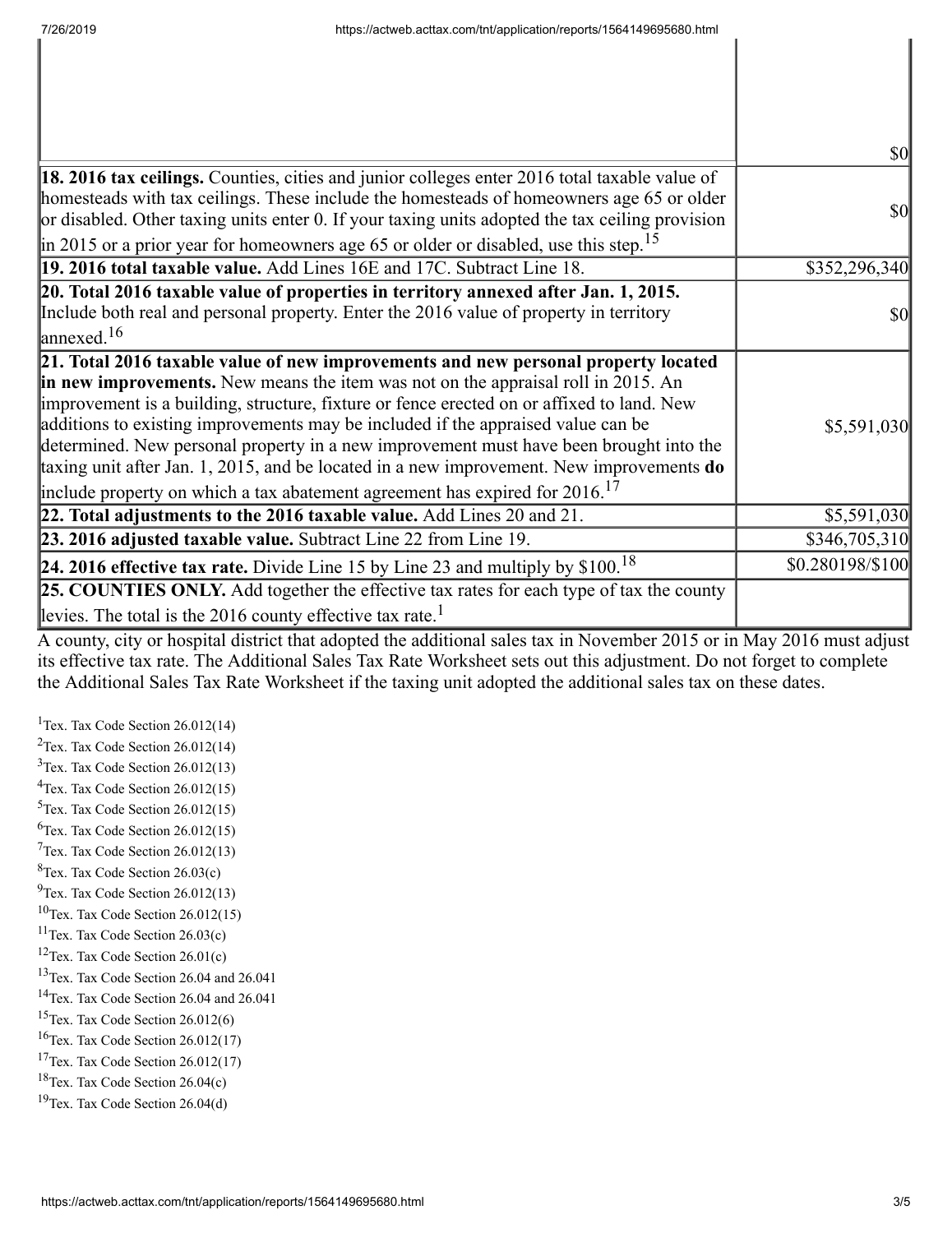## **2016 Rollback Tax Rate Worksheet Fisher Co. Hospital District**

Date: 07/26/2019

| 26. 2015 maintenance and operations (M&O) tax rate.                                                                                                                                                                                                                                                                                                                                                                                                                                                                                                                                                                                                                     | $$0.255556/\$100$                   |
|-------------------------------------------------------------------------------------------------------------------------------------------------------------------------------------------------------------------------------------------------------------------------------------------------------------------------------------------------------------------------------------------------------------------------------------------------------------------------------------------------------------------------------------------------------------------------------------------------------------------------------------------------------------------------|-------------------------------------|
| $27.2015$ adjusted taxable value. Enter the amount from Line 11.                                                                                                                                                                                                                                                                                                                                                                                                                                                                                                                                                                                                        | \$380,137,510                       |
| 28. 2015 M&O taxes.                                                                                                                                                                                                                                                                                                                                                                                                                                                                                                                                                                                                                                                     |                                     |
|                                                                                                                                                                                                                                                                                                                                                                                                                                                                                                                                                                                                                                                                         |                                     |
|                                                                                                                                                                                                                                                                                                                                                                                                                                                                                                                                                                                                                                                                         |                                     |
| $\mathbf{A}$ . Multiply Line 26 by Line 27 and divide by \$100.                                                                                                                                                                                                                                                                                                                                                                                                                                                                                                                                                                                                         | \$971,464                           |
| B. Cities, counties and hospital districts with additional sales tax: Amount of additional<br>sales tax collected and spent on M&O expenses in 2015. Enter amount from full year's sales<br>tax revenue spent for M&O in 2015 fiscal year, if any. Other taxing units enter 0. Counties<br>exclude any amount that was spent for economic development grants from the amount of<br>sales tax spent.                                                                                                                                                                                                                                                                     | $\vert \mathbf{S} \mathbf{0} \vert$ |
| C. Counties: Enter the amount for the state criminal justice mandate. If second or later year,<br>the amount is for increased cost above last year's amount. Other taxing units enter 0.                                                                                                                                                                                                                                                                                                                                                                                                                                                                                | $ 10\rangle$                        |
| D. Transferring function: If discontinuing all of a department, function or activity and<br>transferring it to another taxing unit by written contract, enter the amount spent by the taxing<br>unit discontinuing the function in the 12 months preceding the month of this calculation. If<br>the taxing unit did not operate this function for this 12-month period, use the amount spent<br>in the last full fiscal year in which the taxing unit operated the function. The taxing unit<br>discontinuing the function will subtract this amount in H below. The taxing unit receiving<br>the function will add this amount in H below. Other taxing units enter 0. | $\vert \mathbf{S} \mathbf{0} \vert$ |
| E. Taxes refunded for years preceding tax year 2015: Enter the amount of M&O taxes<br>refunded in the preceding year for taxes before that year. Types of refunds include court<br>decisions, Tax Code Section 25.25(b) and (c) corrections and Tax Code Section 31.11<br>payment errors. Do not include refunds for tax year 2015. This line applies only to tax years<br>preceding tax year 2015.                                                                                                                                                                                                                                                                     | $ 10\rangle$                        |
| <b>F. Enhanced indigent health care expenditures:</b> Enter the increased amount for the current<br>year's enhanced indigent health care expenditures above the preceding tax year's enhanced<br>indigent health care expenditures, less any state assistance.                                                                                                                                                                                                                                                                                                                                                                                                          | $ 10\rangle$                        |
| G. Taxes in TIF: Enter the amount of taxes paid into the tax increment fund for a<br>reinvestment zone as agreed by the taxing unit. If the taxing unit has no 2016 captured<br>appraised value in Line 16D, enter 0.                                                                                                                                                                                                                                                                                                                                                                                                                                                   | \$0                                 |
| <b>H. Adjusted M&amp;O Taxes.</b> Add A, B, C, E and F. For unit with D, subtract if discontinuing                                                                                                                                                                                                                                                                                                                                                                                                                                                                                                                                                                      |                                     |
| function and add if receiving function. Subtract G.                                                                                                                                                                                                                                                                                                                                                                                                                                                                                                                                                                                                                     | \$971,464                           |
| 29. 2016 adjusted taxable value. Enter Line 23 from the Effective Tax Rate Worksheet.<br>30. 2016 effective maintenance and operations rate. Divide Line 28H by Line 29 and                                                                                                                                                                                                                                                                                                                                                                                                                                                                                             | \$346,705,310                       |
| multiply by $$100$ .                                                                                                                                                                                                                                                                                                                                                                                                                                                                                                                                                                                                                                                    | \$0.280198/\$100                    |
| 31. 2016 rollback maintenance and operation rate. Multiply Line 30 by 1.08.                                                                                                                                                                                                                                                                                                                                                                                                                                                                                                                                                                                             | \$0.302613/\$100                    |
| 32. Total 2016 debt to be paid with property taxes and additional sales tax revenue.                                                                                                                                                                                                                                                                                                                                                                                                                                                                                                                                                                                    |                                     |
| "Debt" means the interest and principal that will be paid on debts that:                                                                                                                                                                                                                                                                                                                                                                                                                                                                                                                                                                                                |                                     |
| $(1)$ are paid by property taxes,                                                                                                                                                                                                                                                                                                                                                                                                                                                                                                                                                                                                                                       |                                     |
| https://actweb.acttax.com/tnt/application/reports/1564149695680.html                                                                                                                                                                                                                                                                                                                                                                                                                                                                                                                                                                                                    | 4/5                                 |